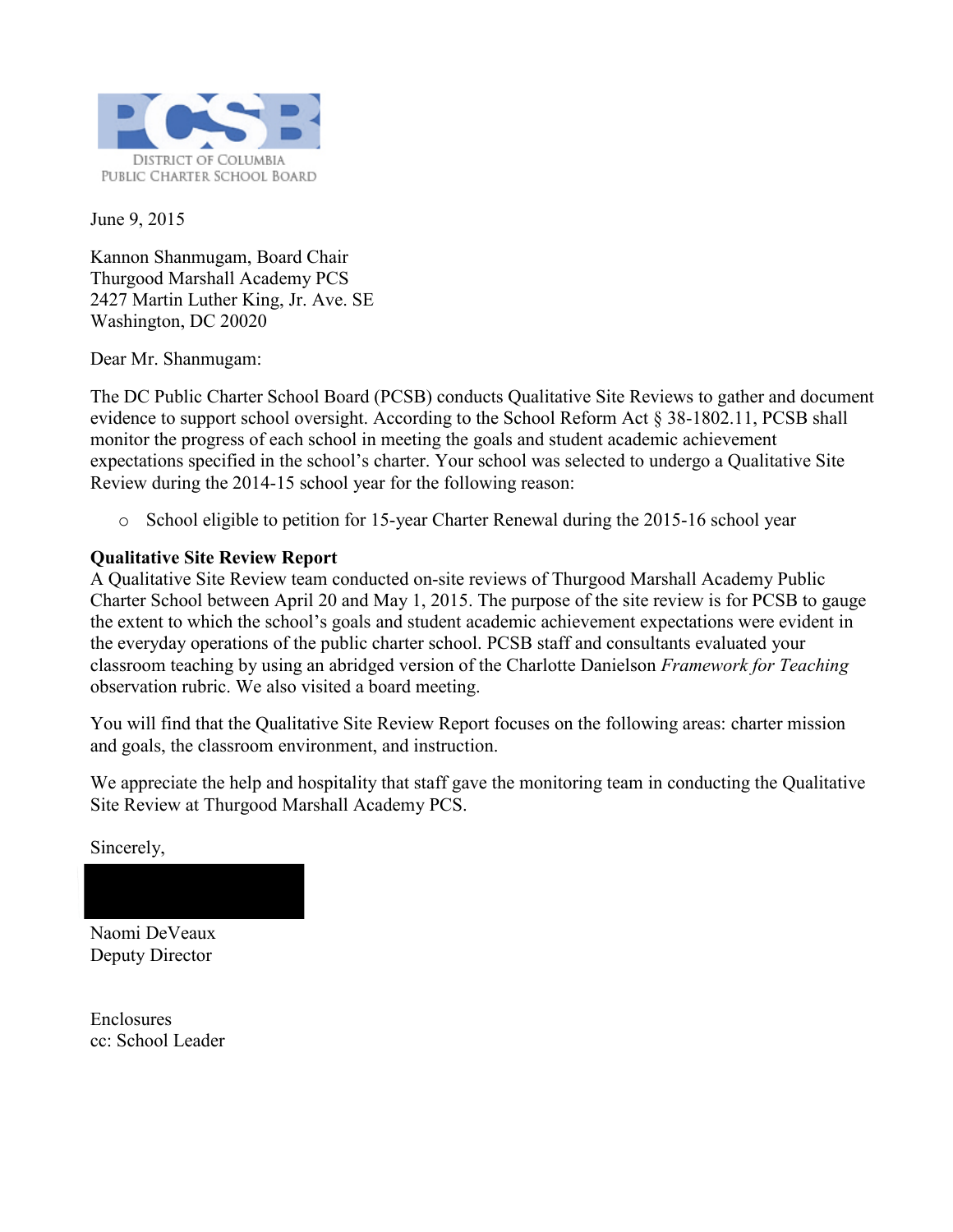#### **EXECUTIVE SUMMARY**

Thurgood Marshall Academy Public Charter School (TMA PCS, Thurgood Marshall Academy PCS) serves 366 students in grades 9 through 12 in Ward 8. Its mission to prepare students to succeed in college and to actively engage in our democratic society. The DC Public Charter School Board (PCSB) conducted a Qualitative Site Review (QSR) in April 2015 because Thurgood Marshall Academy PCS is eligible to petition for 15 year Charter Renewal during the 2015-16 school year.

The QSR team conducted unannounced observations over the course of a two-week window, from April 20 through May 1. A team of two PCSB staff members and two consultants (including a Special Education Consultant) conducted 24 observations. A member of the QSR team also attended a Board of Trustees meeting on February 18, 2015. The QSR team used Charlotte Danielson's *Framework for Teaching* Rubric throughout the observations and observed classrooms in mornings and afternoons. In some instances a QSR team may have observed a teacher twice. The QSR team also collected evidence regarding the school's stated mission and goals.

The QSR team scored 77% of the observations as distinguished or proficient in the Classroom Environment domain. Teachers and students had a good rapport with each other and students adhered to clear standards of conduct. The QSR team scored 61% of the observations as distinguished or proficient in the Instruction domain. Most classrooms were intellectually engaging. In these observations teachers asked open-ended questions and students participated in discussions with peers. In just over one third of the observations, however, the instruction was primarily lecture and did not include student input or feedback to students.

Prior to the two-week window, Thurgood Marshall Academy PCS provided answers to specific questions posed by PCSB regarding the provision of instruction to students with disabilities in the Special Education Questionnaire. The QSR team member who conducted special educationspecific observations noted the following based on the answers provided by the school:

- On "A" days special education teachers provided support to students with disabilities separate from the general education classroom. On "B" days special education teachers provided inclusionary support either by co-teaching with the general education teacher or as an instructional support to designated student(s).
- Teachers worked with their students in small groups/stations or individually, which were in most cases conductive to the provision of direct and timely feedback to students.
- Several of the observable interventions described in the Special Education Questionnaire were apparent through the observations, including leveled readers, special education teachers, graphic organizers, timers, and ClassDojo for behavior.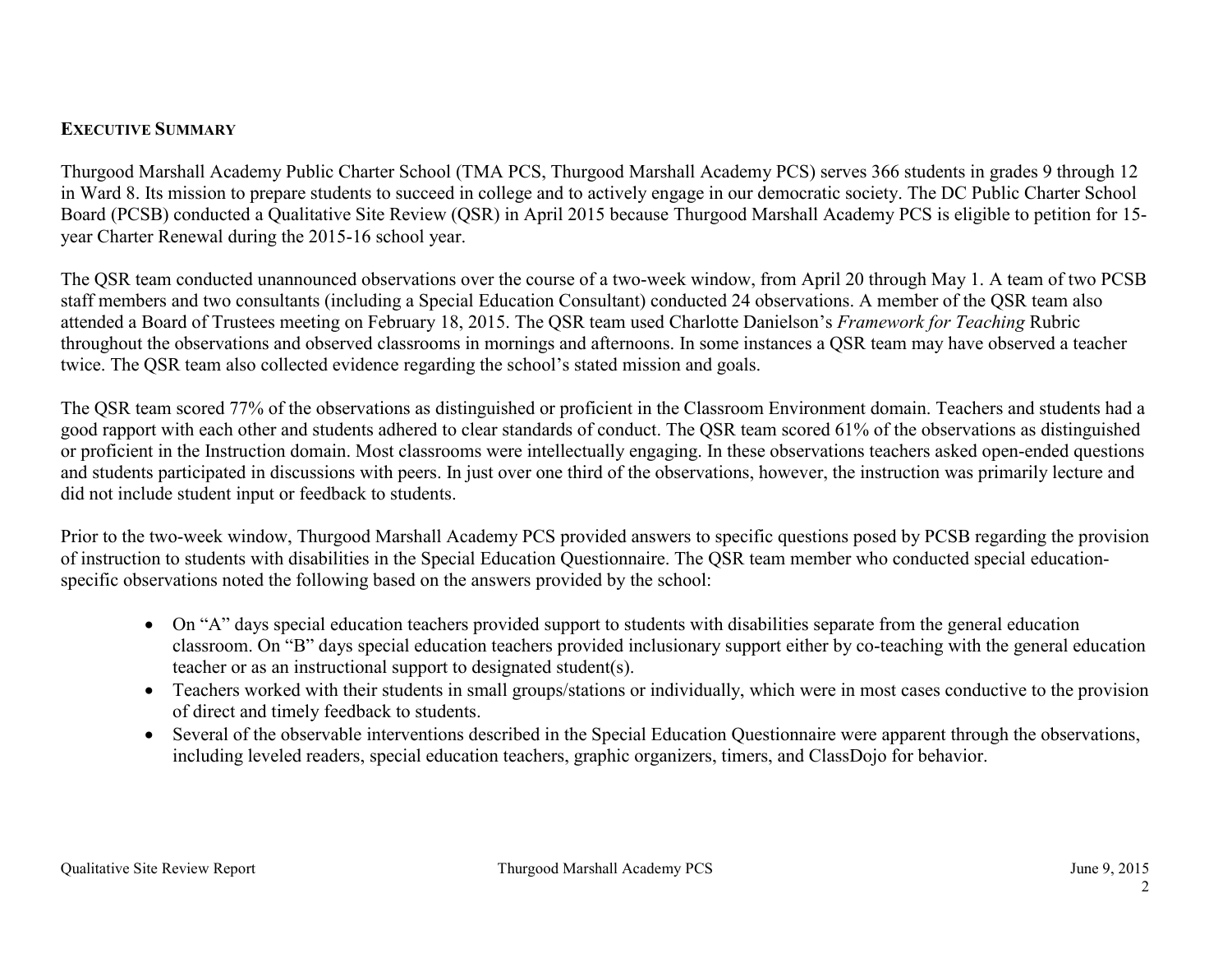### **CHARTER MISSION, GOALS, AND ACADEMIC ACHIEVEMENT EXPECTATIONS**

This table summarizes Thurgood Marshall Academy PCS's goals and academic achievement expectations as detailed in its charter and subsequent Accountability Plans, and the evidence that the Qualitative Site Review (QSR) team observed of the school meeting those goals during the Qualitative Site Visit.

| <b>Mission and Goals</b>                                                                                      | <b>Evidence</b>                                                                                                                                                                                                                                                                                                                                                                                                                                                                                                                                                                                                                                                                                                                                                           |
|---------------------------------------------------------------------------------------------------------------|---------------------------------------------------------------------------------------------------------------------------------------------------------------------------------------------------------------------------------------------------------------------------------------------------------------------------------------------------------------------------------------------------------------------------------------------------------------------------------------------------------------------------------------------------------------------------------------------------------------------------------------------------------------------------------------------------------------------------------------------------------------------------|
| Mission:                                                                                                      | The evidence gathered during this QSR shows that Thurgood<br>Marshall Academy PCS is working to meet its mission.                                                                                                                                                                                                                                                                                                                                                                                                                                                                                                                                                                                                                                                         |
| Our mission is to prepare students to succeed in college and to<br>actively engage in our democratic society. | Prepare students to succeed in college<br>The school has a college preparatory curriculum and offers Advanced<br>Placement (AP) courses in English, math, computer science, and<br>social studies. The QSR team observed rigorous instruction in the AP<br>classes that included higher-order questioning, and students engaged<br>in discussions with each other. In the non-AP classes the level of<br>instruction was mixed. Students in one observation were actively<br>engaged throughout the lesson and the teacher invited student input<br>and encouraged students to respond to one another. In another<br>observation, however, the teacher asked low-level questions and the<br>work was formulaic requiring little intellectual engagement from<br>students. |
|                                                                                                               | Posters and bulletin boards around the building reflected a college-<br>going culture. The data wall in the lobby included student SAT and<br>college enrollment data. Bulletin boards showed the colleges to which<br>students in past years have been accepted. Additionally the school<br>hosted a college fair during the QSR window.<br>Actively engage students in democratic society<br>Observations of social studies classes revealed engaged students in<br>conversations about civic participation. One observation of a law<br>class, for example, discussed recent protests in Baltimore and                                                                                                                                                                 |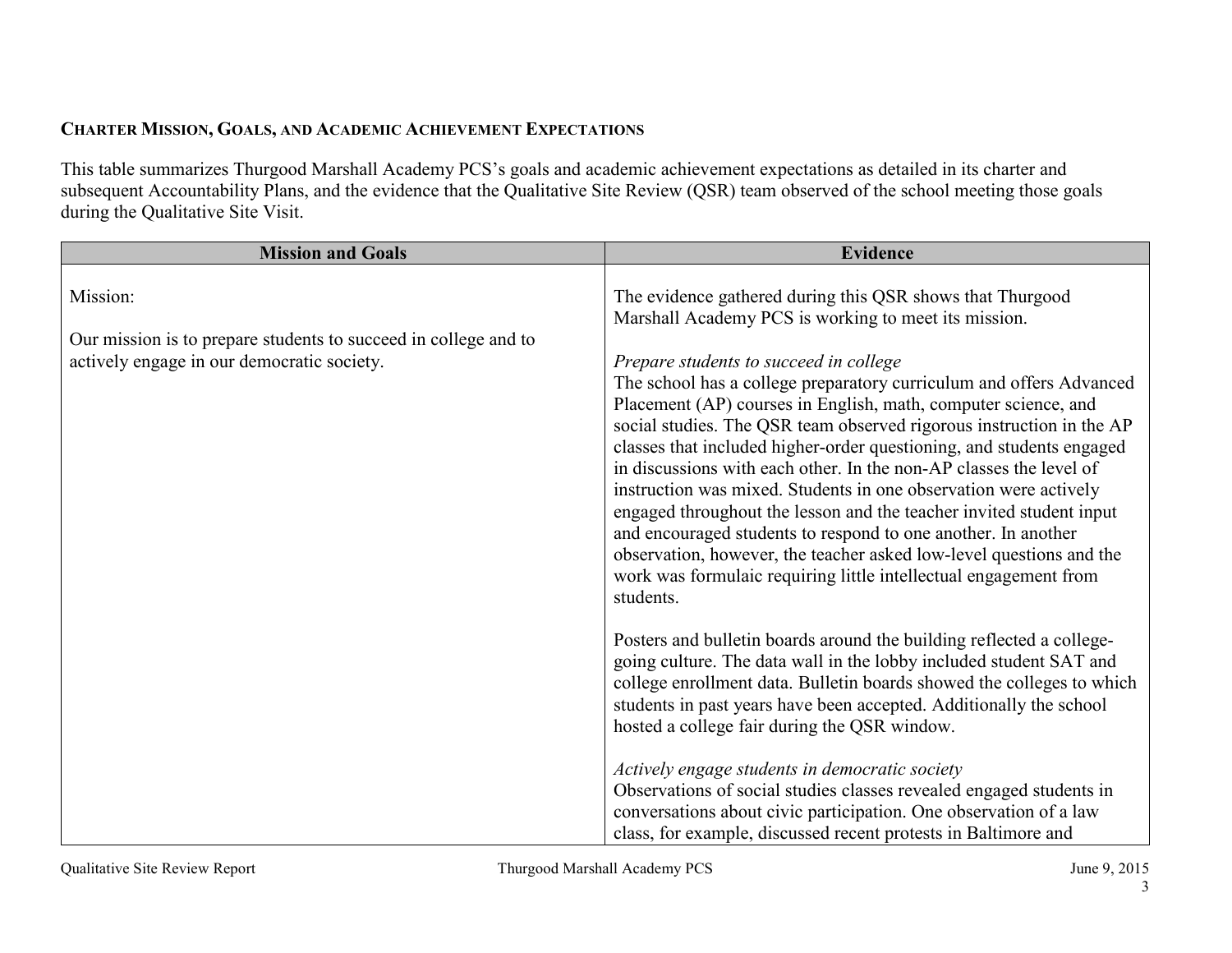| <b>Mission and Goals</b>                                                                                                                                                                  | <b>Evidence</b>                                                                                                                                                                                                                                                                                                                                                               |
|-------------------------------------------------------------------------------------------------------------------------------------------------------------------------------------------|-------------------------------------------------------------------------------------------------------------------------------------------------------------------------------------------------------------------------------------------------------------------------------------------------------------------------------------------------------------------------------|
|                                                                                                                                                                                           | explored connections between the protests and the Bill of Rights.<br>Students in several observations respectfully debated each other and<br>shared ideas on topics such as the Civil Rights Movement and the<br>Middle Eastern Conflict.                                                                                                                                     |
| Students will reach standard grade level skill ability, and many<br>students will achieve above-average capability in all academic<br>subjects throughout the high school years.          | The QSR team saw effective instruction in the majority of<br>observations. As further detailed in the Instruction section of the<br>Danielson Framework, 61% of the observations scored proficient or<br>distinguished in the Instruction domain. Teachers in these<br>observations asked high-level, open-ended questions and students<br>engaged in discussions with peers. |
| Over 75% of the students entering the Academy will graduate in five<br>years or less.                                                                                                     | PCSB will review validated quantitative data for the school's renewal<br>report to determine if the school met this goal. The QSR team only<br>collected and reviewed qualitative evidence for this report.                                                                                                                                                                   |
| Over half of all students will enroll in a post-secondary institution<br>after graduation, including at a two- or four-year college, trade school,<br>technical college, or conservatory. | PCSB will review validated quantitative data for the school's renewal<br>report to determine if the school met this goal. The QSR team only<br>collected and reviewed qualitative evidence for this report.                                                                                                                                                                   |
| Students will build strong character and moral values and will learn to<br>treat fellow students, faculty, and family with respect.                                                       | The school had a positive culture overall. As further detailed in the<br>Classroom Environment section of the Danielson Framework, 77% of<br>the observations scored proficient or distinguished in the Classroom<br>Environment domain. Students treated each other and their teachers<br>with respect in almost all observations.                                           |
|                                                                                                                                                                                           |                                                                                                                                                                                                                                                                                                                                                                               |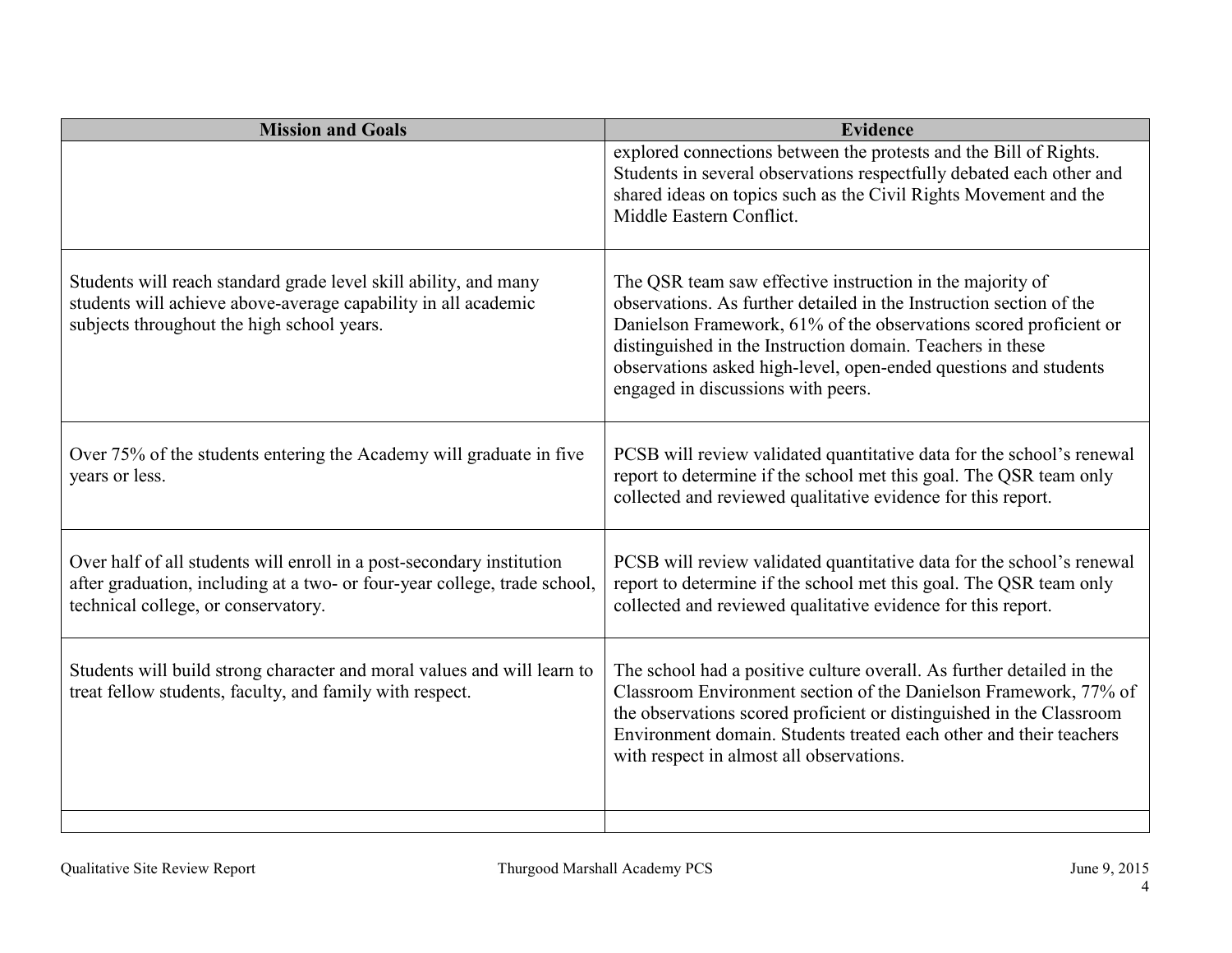| <b>Mission and Goals</b>                                                                                                                                                                                                   | <b>Evidence</b>                                                                                                                                                                                                                                                                                                                                                                                                                                                                                                                                                                                                  |
|----------------------------------------------------------------------------------------------------------------------------------------------------------------------------------------------------------------------------|------------------------------------------------------------------------------------------------------------------------------------------------------------------------------------------------------------------------------------------------------------------------------------------------------------------------------------------------------------------------------------------------------------------------------------------------------------------------------------------------------------------------------------------------------------------------------------------------------------------|
| The Academy will develop a unique four-year law-related education<br>curriculum with high academic standards to serve as a national model.                                                                                 | The school offers law classes, such as Intro to Law and Street Law.<br>The QSR team observed students engaged in discussions about<br>current events and connected them to criminal procedures and<br>elements of the law curriculum. Students also worked on a portfolio<br>project related to the First Amendment of the Constitution.<br>During the QSR window ninth grade students attended an off-site law<br>class at a law firm on Friday afternoons. The QSR team observed<br>posters about legal skills (research, argumentation, critical thinking,<br>advocacy, and negotiation) around the building. |
| Parents and community members will be involved in the long-term<br>success of both the school and the students and will participate in<br>informational forums, monthly community meetings, and on the<br>Academy's Board. | The QSR team did not collect any evidence related to this goal.                                                                                                                                                                                                                                                                                                                                                                                                                                                                                                                                                  |
| Low student absenteeism and tardiness                                                                                                                                                                                      | The classrooms the QSR team observed were generally full, with few<br>empty desks. In most observations three to five students entered the<br>room after class had started.                                                                                                                                                                                                                                                                                                                                                                                                                                      |
| Governance:                                                                                                                                                                                                                | A PCSB staff member attended the Thurgood Marshall Academy PCS<br>Board of Trustees meeting on February 18, 2015. A quorum was<br>present. The school's executive director gave an update on seniors'<br>college acceptances, enrollment projections, discipline hearings, and<br>the ongoing reaccreditation process through the Middle States<br>Association. The school's chief operating officer provided an update<br>on tax filings and budget projections. The board also discussed board<br>recruitment efforts with a focus on adding a board member with<br>financial expertise.                       |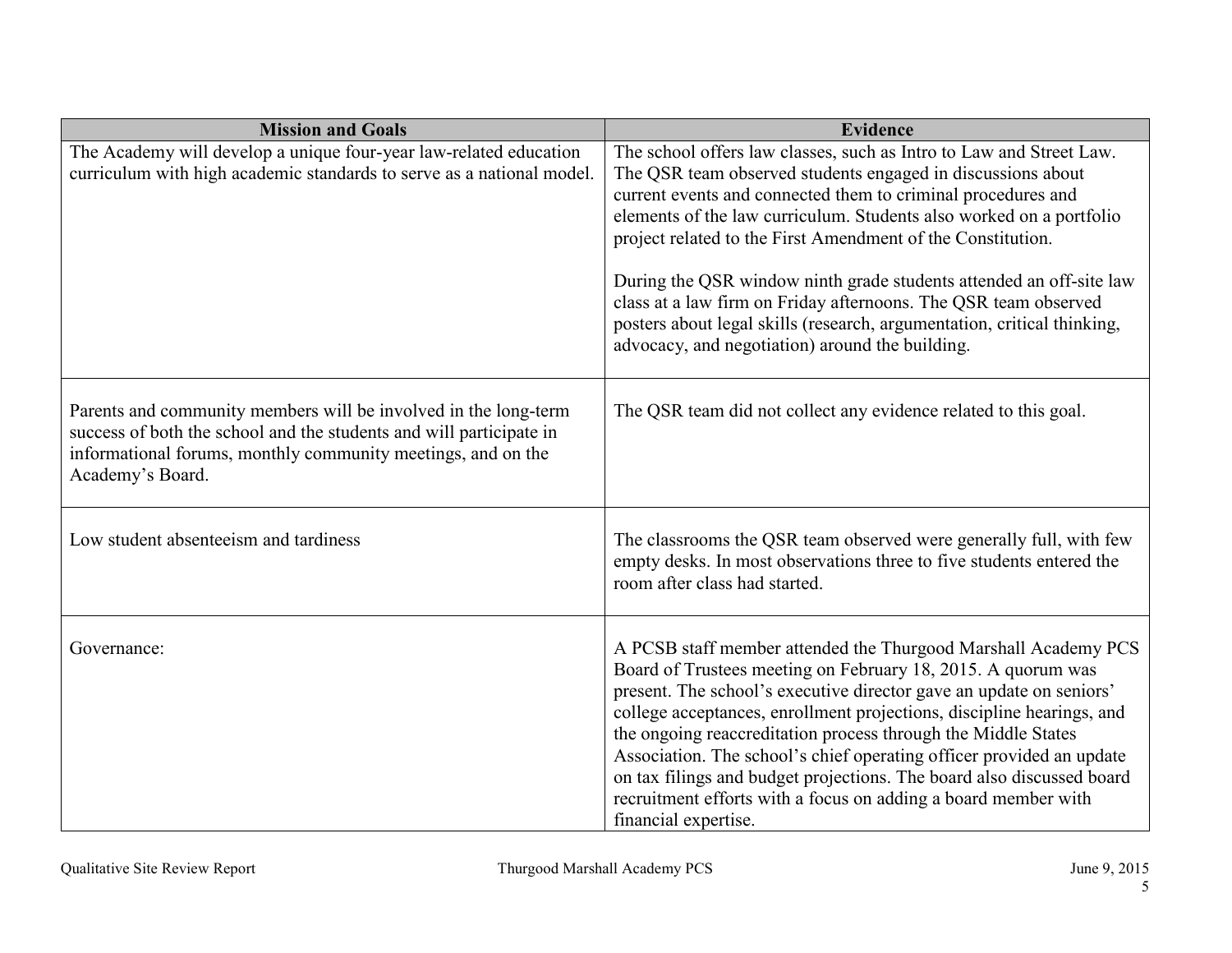### THE CLASSROOM ENVIRONMENT<sup>1</sup>

This table summarizes the school's performance on the Classroom Environments domain of the rubric during the unannounced visits. The label definitions for classroom observations of "distinguished," "proficient," "basic," and "unsatisfactory" are those from the Danielson framework. The QSR team scored 77% of observations as "distinguished" or "proficient" for the Classroom Environment domain.

| <b>The Classroom Environment</b>                                                                                                                                                                                                   | <b>Evidence Observed</b>                                                                                                                                                                                                                                                                                                                                                                       | <b>School Wide Rating</b> |     |
|------------------------------------------------------------------------------------------------------------------------------------------------------------------------------------------------------------------------------------|------------------------------------------------------------------------------------------------------------------------------------------------------------------------------------------------------------------------------------------------------------------------------------------------------------------------------------------------------------------------------------------------|---------------------------|-----|
| <b>Creating an Environment of</b><br><b>Respect and Rapport</b>                                                                                                                                                                    | The QSR team rated 88% of the observations as distinguished or proficient in<br>the component of Creating an Environment of Respect and Rapport. These<br>classrooms were friendly and joyful. In one observation students asked the                                                                                                                                                           | Distinguished             | 17% |
|                                                                                                                                                                                                                                    | teacher to teach them again next year. Many teachers praised and encouraged<br>their students saying thing like, "I know you'll be right," and "I have a feeling<br>you will be good at this."                                                                                                                                                                                                 | Proficient                | 71% |
| The QSR team rated 12% of the observations as basic or unsatisfactory in this<br>component. There were a few isolated incidents of students behaving<br>disrespectfully toward teachers and classmates in these observations. In a |                                                                                                                                                                                                                                                                                                                                                                                                | <b>Basic</b>              | 8%  |
|                                                                                                                                                                                                                                    | couple of instances, students entered the classroom late and were disruptive.<br>In one observation a student danced to his seat after entering several minutes<br>into the class period and the teacher did not address it. One teacher told<br>students to "get your butts in seats" on two occasions. However students<br>continued to have trouble settling in and focusing on their work. |                           | 4%  |
| <b>Establishing a Culture for</b><br><b>Learning</b>                                                                                                                                                                               | The QSR team rated 75% of the observations as distinguished or proficient in<br>the component of Establishing a Culture for Learning. Teachers in these<br>observations explained the significance of the lesson and involved all                                                                                                                                                              | Distinguished             | 13% |

 $<sup>1</sup>$  Teachers may be observed more than once by different review team members.</sup>  $\overline{\phantom{0}}$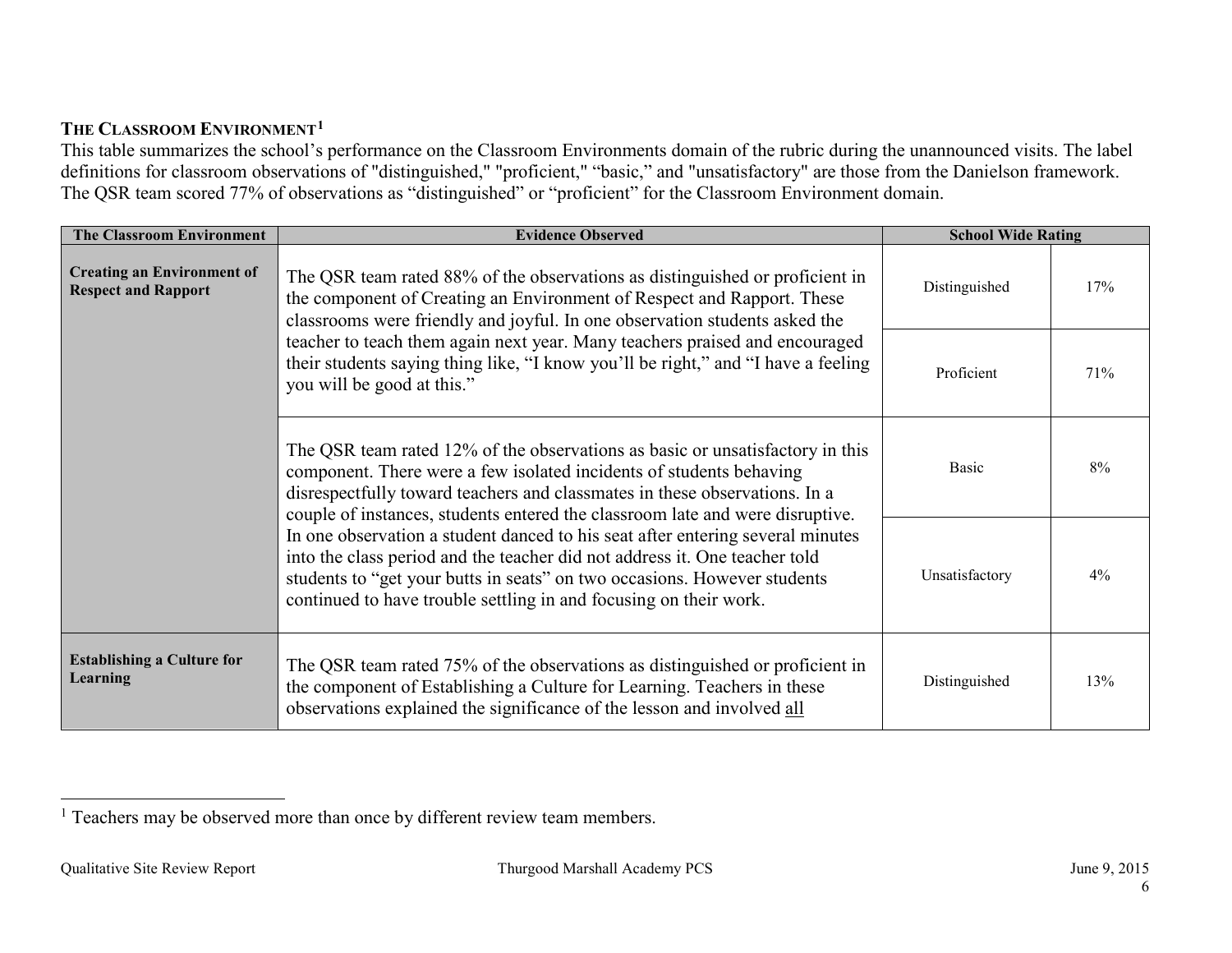| <b>The Classroom Environment</b>               | <b>Evidence Observed</b>                                                                                                                                                                                                                                                                                        | <b>School Wide Rating</b> |       |
|------------------------------------------------|-----------------------------------------------------------------------------------------------------------------------------------------------------------------------------------------------------------------------------------------------------------------------------------------------------------------|---------------------------|-------|
|                                                | students. In several instances teachers praised students' persistence and effort.<br>Students got excited about the material. One student said, "That is so<br>amazing!" after a classmate solved a math problem.                                                                                               | Proficient                | 62%   |
|                                                | The QSR team rated 25% of the observations as basic and none as<br>unsatisfactory in this component. Teachers ignored students with their heads                                                                                                                                                                 | <b>Basic</b>              | 25%   |
|                                                | down in a few classes. A couple of teachers sat at their desks for the majority<br>of the time and did not encourage students, who were visibly not on task, to<br>participate in the lesson.                                                                                                                   | Unsatisfactory            | $0\%$ |
| <b>Managing Classroom</b><br><b>Procedures</b> | The QSR team rated 67% of the observations as distinguished or proficient in<br>the component of Managing Classroom Procedures. In these observations<br>there were clear systems in place for students entering class late and reporting                                                                       |                           | 13%   |
|                                                | out information after small group work. Transitions from whole group to<br>small group activities were smooth. A few teachers used timers or gave verbal<br>time warnings to keep the class on pace.                                                                                                            | Proficient                | 54%   |
|                                                | The QSR team rated 33% of the observations as basic and none as<br>unsatisfactory in this component. Routines, procedures, and transitions in<br>these observations did not run smoothly resulting in a loss of instructional<br>time in these observations. Some transitions between activities were noisy and | <b>Basic</b>              | 33%   |
|                                                | inefficient. One teacher did not pace the lesson well and called out time<br>warnings at 40 minutes, 30 minutes, etc. but did not intervene when students<br>got off task.                                                                                                                                      | Unsatisfactory            | $0\%$ |
| <b>Managing Student Behavior</b>               | The QSR team rated 79% of the observations as distinguished or proficient in<br>the component of Managing Student Behavior. Student behavior was entirely<br>appropriate in the majority of classrooms. Several classrooms had standards of                                                                     | Distinguished             | 29%   |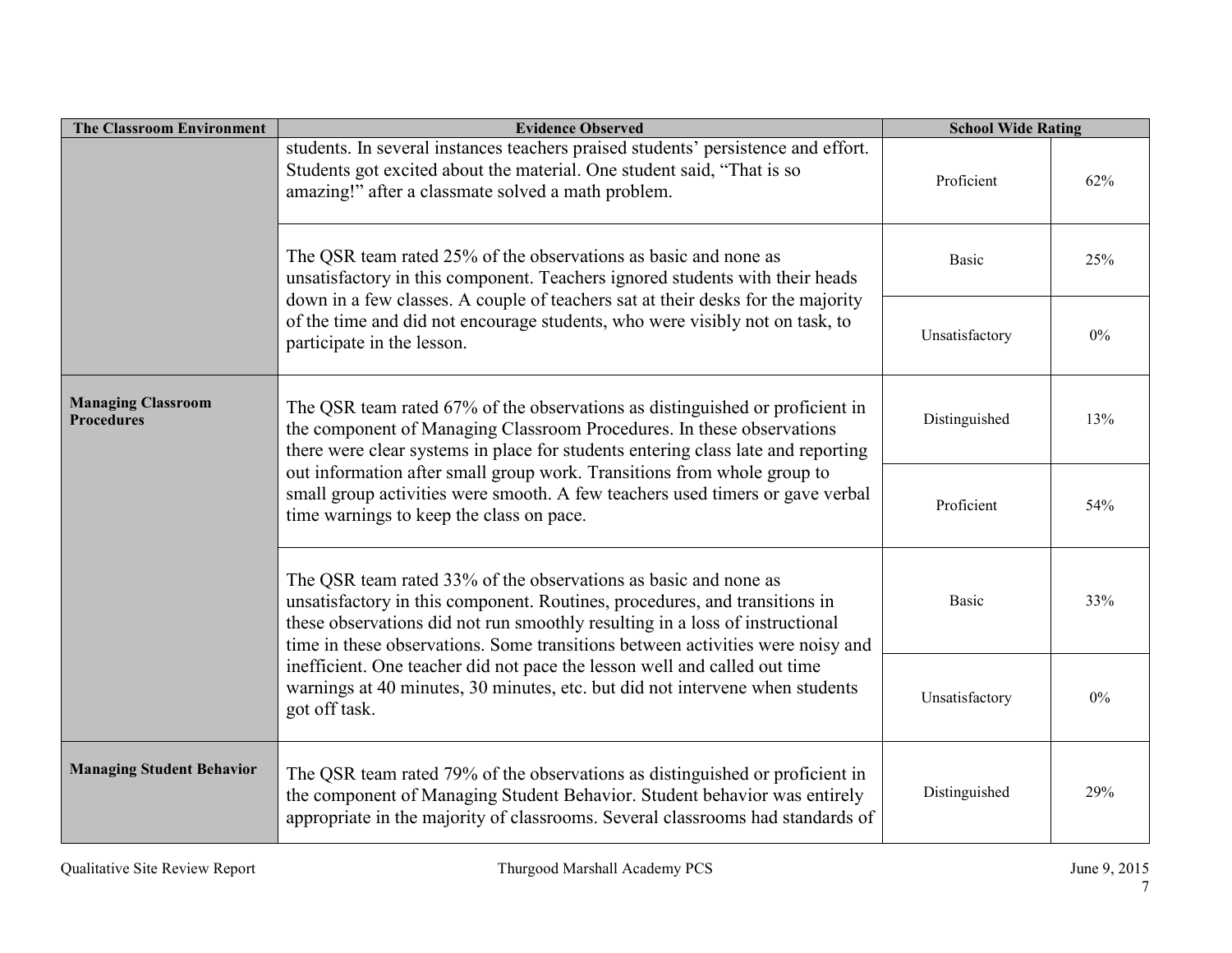| <b>The Classroom Environment</b>                                                                                                                                                                                                                                                      | <b>Evidence Observed</b>                                                                                                                                                                                                                                                                                            | <b>School Wide Rating</b> |     |
|---------------------------------------------------------------------------------------------------------------------------------------------------------------------------------------------------------------------------------------------------------------------------------------|---------------------------------------------------------------------------------------------------------------------------------------------------------------------------------------------------------------------------------------------------------------------------------------------------------------------|---------------------------|-----|
| conduct posted and teachers referenced those standards. In a few instances<br>teachers had systems in place to monitor student behavior, such as ClassDojo,<br>a behavior-tracking app. When teachers gave redirections, students responded<br>by changing their behavior right away. |                                                                                                                                                                                                                                                                                                                     | Proficient                | 50% |
|                                                                                                                                                                                                                                                                                       | The QSR team rated 21% of the observations as basic or unsatisfactory in this<br>component. In these observations teachers' attempts to correct student<br>behavior were largely ineffective. Students in one class exhibited silly<br>behaviors, such as hiding a classmate's pencil, and the students ignored the | <b>Basic</b>              | 13% |
|                                                                                                                                                                                                                                                                                       | teacher's interventions. In one observation students watched music videos on<br>computers rather than making the poster they were assigned, and the teacher<br>was sitting at a desk not monitoring student behavior.                                                                                               | Unsatisfactory            | 8%  |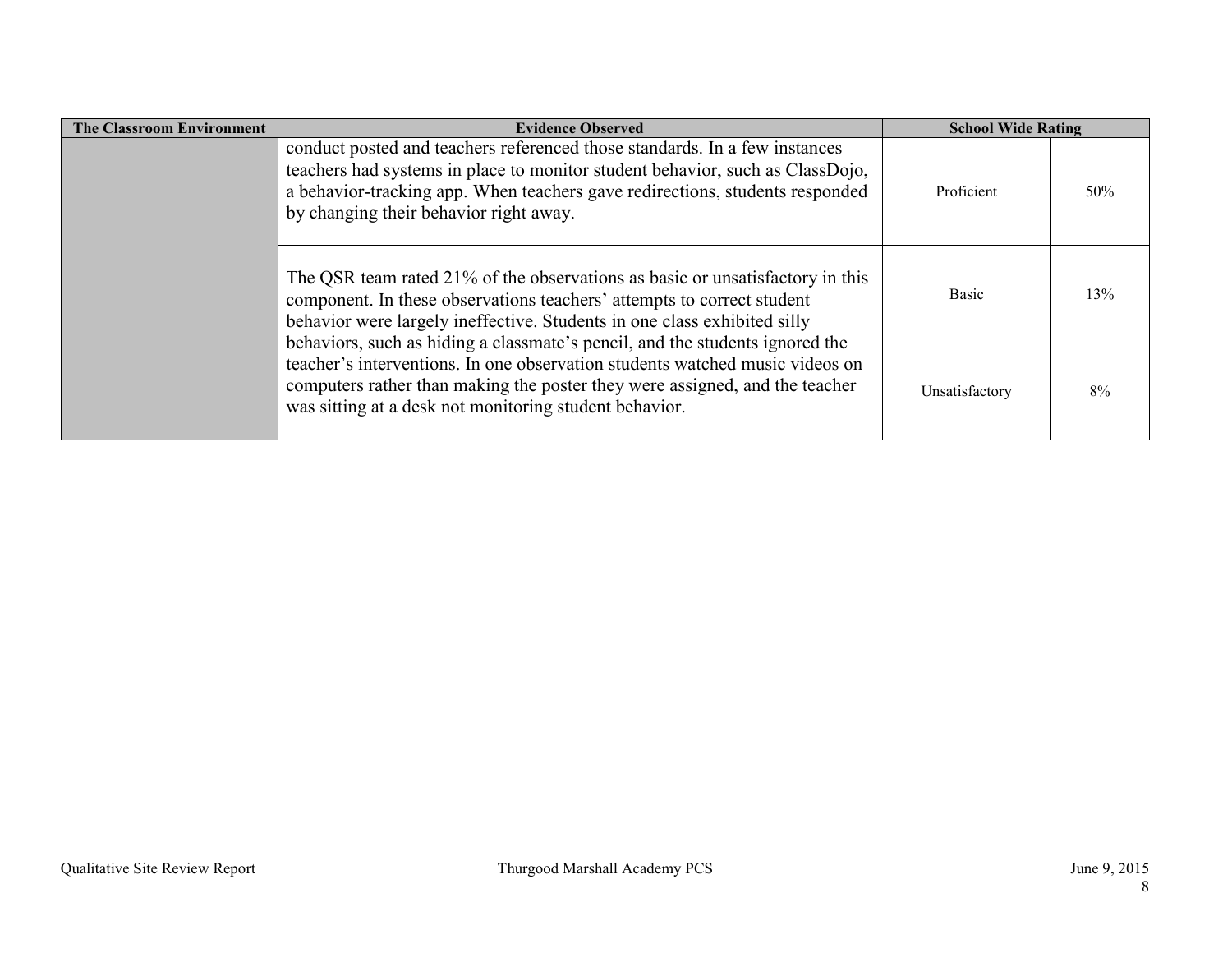#### **INSTRUCTION**

This table summarizes the school's performance on the Instruction domain of the rubric during the unannounced visits. The label definitions for classroom observations of "distinguished," "proficient," "basic," and "unsatisfactory" are those from the Danielson framework. The QSR team scored 61% of observations as "distinguished" or "proficient" for the Instruction domain.

| <b>Instruction</b>                                                   | <b>Evidence Observed</b>                                                                                                                                                                                                                                                                                                                                                                                                                                                                                                                                                                                                               | <b>School Wide Rating</b> |       |
|----------------------------------------------------------------------|----------------------------------------------------------------------------------------------------------------------------------------------------------------------------------------------------------------------------------------------------------------------------------------------------------------------------------------------------------------------------------------------------------------------------------------------------------------------------------------------------------------------------------------------------------------------------------------------------------------------------------------|---------------------------|-------|
| <b>Communicating with Students</b>                                   | The QSR team rated 71% of the observations as distinguished or<br>proficient in the component of Communicating with Students. Teachers<br>shared the objective for the day and placed the lesson in a broader context<br>of what students were learning. Most teachers gave directions and students                                                                                                                                                                                                                                                                                                                                    | Distinguished             | 21%   |
|                                                                      | got right to work without clarification on what they were supposed to do.<br>One teacher explained a pun used in Romeo and Juliet and students<br>participated in the conversation about different meanings of words.<br>Another teacher explained the unit circle to students and pointed out<br>common mistakes students make when working with the unit circle.                                                                                                                                                                                                                                                                     |                           | 50%   |
|                                                                      | The QSR team rated 29% of the observations as basic and none as<br>unsatisfactory in this component. Students in these observations required<br>clarification on teacher directions before they could get to work which led<br>to off task behavior. In one observation the teacher had to walk around to<br>each group of students to re-explain the vocabulary activity before<br>students could begin. A few teachers made content errors in math and<br>science classes. In one observation a teacher mixed up the cube of a<br>number and the cubed root of a number, which resulted in student<br>confusion later in the lesson. |                           | 29%   |
|                                                                      |                                                                                                                                                                                                                                                                                                                                                                                                                                                                                                                                                                                                                                        |                           | $0\%$ |
| <b>Using Questioning/Prompts and</b><br><b>Discussion Techniques</b> | The QSR team rated 57% of the observations as distinguished or<br>proficient in the component of Using Questioning/Prompts and Discussion<br>Techniques. In these observations teachers asked a mix of lower- and<br>higher-order thinking questions. Most questions did not have one right                                                                                                                                                                                                                                                                                                                                            | Distinguished             | 9%    |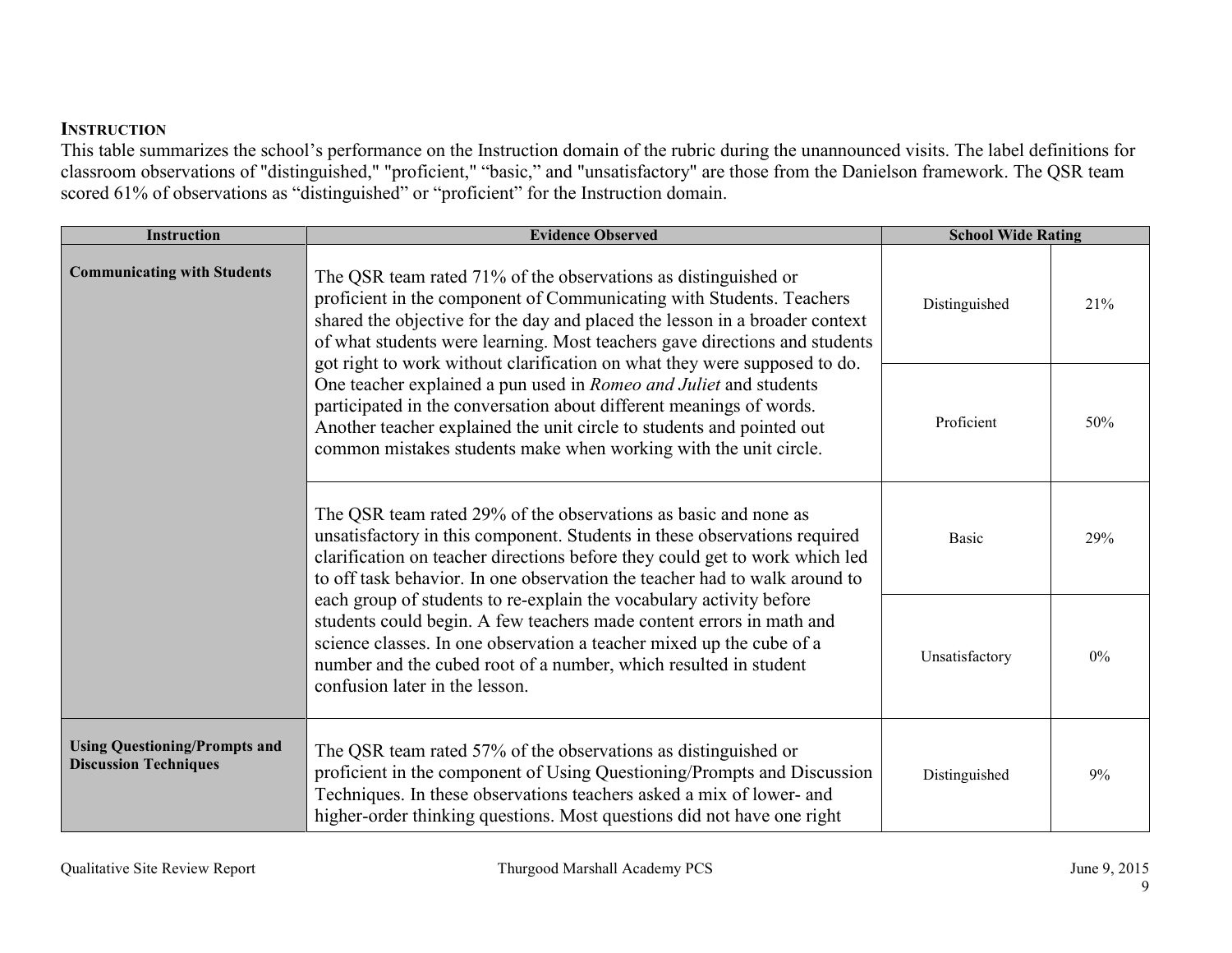| <b>Instruction</b>                                                                                                                                                                                                                     | <b>Evidence Observed</b>                                                                                                                                                                                                                                                                                                                                                    | <b>School Wide Rating</b> |       |
|----------------------------------------------------------------------------------------------------------------------------------------------------------------------------------------------------------------------------------------|-----------------------------------------------------------------------------------------------------------------------------------------------------------------------------------------------------------------------------------------------------------------------------------------------------------------------------------------------------------------------------|---------------------------|-------|
|                                                                                                                                                                                                                                        | answer and teachers welcomed different responses from students.<br>Teachers asked questions in a few observations that challenged the<br>students to think beyond the material and come up with new ideas. In one<br>class students led their own discussions in small groups and the teacher<br>provided support as needed.                                                | Proficient                | 48%   |
|                                                                                                                                                                                                                                        | The QSR team rated 43% of the observations as basic and none as<br>unsatisfactory in this component. In these observations questions were                                                                                                                                                                                                                                   | <b>Basic</b>              | 43%   |
| primarily recall and did not promote student thinking. Teachers answered<br>their own questions in a few of instances. Some teachers only lectured<br>during the lesson and gave few to no opportunities for student<br>participation. |                                                                                                                                                                                                                                                                                                                                                                             | Unsatisfactory            | $0\%$ |
| <b>Engaging Students in Learning</b>                                                                                                                                                                                                   | The QSR team rated 63% of the observations as distinguished or<br>proficient in the component of Engaging Students in Learning. Students in<br>these observations were intellectually engaged throughout the lesson.<br>There were multiple approaches to the work and students participated in<br>problem solving. In one observation the teacher asked students about the | Distinguished             | 13%   |
|                                                                                                                                                                                                                                        | order in which they wanted to run the class and students had choice in<br>their learning. Materials such as graphic organizers and interactive<br>whiteboards enhanced the learning by allowing students to organize their<br>ideas or try different approaches to problems.                                                                                                | Proficient                | 50%   |
|                                                                                                                                                                                                                                        | The QSR team rated 37% of the observations as basic or unsatisfactory in<br>this component. Students spent time on activities not aligned to the lesson<br>objective or were not intellectually engaged. In one observation of a 10 <sup>th</sup><br>grade English class, students spent 10 minutes making words out of the                                                 | <b>Basic</b>              | 33%   |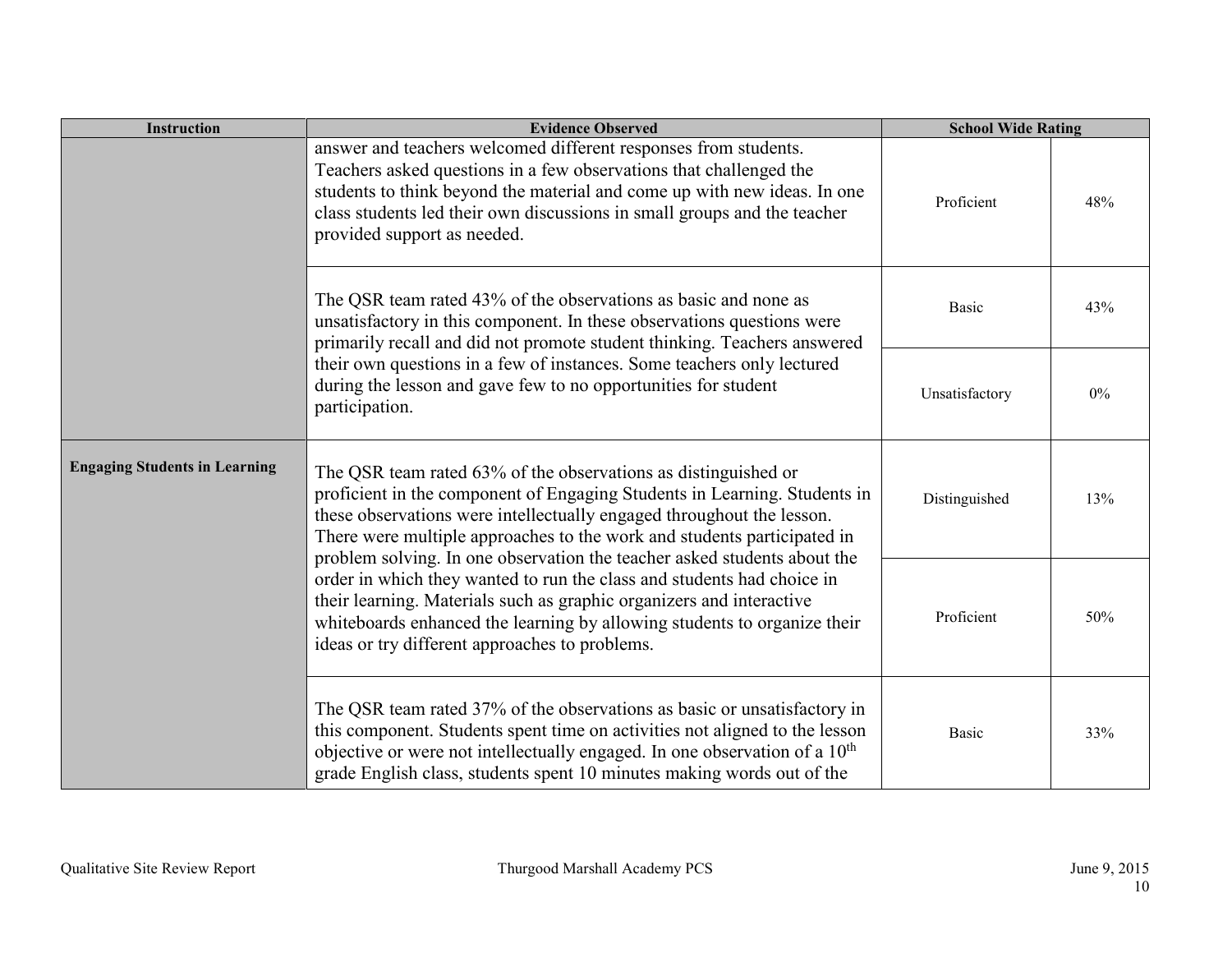| <b>Instruction</b>                     | <b>Evidence Observed</b>                                                                                                                                                                                                                                                                                                                                                    | <b>School Wide Rating</b> |       |
|----------------------------------------|-----------------------------------------------------------------------------------------------------------------------------------------------------------------------------------------------------------------------------------------------------------------------------------------------------------------------------------------------------------------------------|---------------------------|-------|
|                                        | phrase "Romeo and Juliet" rather than learning about the subject matter. A<br>couple of lessons students had more time to complete a task then needed<br>resulting in their disengaging with the content. Students in one class had<br>the entire period to make a poster and several students finished with 40<br>minutes remaining in the period and no other work to do. | Unsatisfactory            | $4\%$ |
| <b>Using Assessment in Instruction</b> | The QSR team rated 52% of the observations as distinguished or<br>proficient in the component of Using Assessment in Instruction. Teachers<br>in these observations gave students feedback on their work that led to<br>students making corrections. Several teachers circulated the classroom and<br>stopped to give students advice on how to make improvements in their  | Distinguished             | $4\%$ |
|                                        | work. One teacher walked around to individual students asking recall<br>questions to gauge understanding and quickly re-teach as needed. A few<br>teachers modeled tasks or showed exemplars to convey what high quality<br>work looks like.                                                                                                                                |                           | 48%   |
|                                        | The QSR team rated 48% of the observations as basic or unsatisfactory in<br>this component. Teachers only monitored student understanding through<br>simple response questions and did not provide feedback leading to<br>students improving their work. In one observation the teacher asked the                                                                           |                           | 44%   |
|                                        | students if soil is alive. Many students said, "Yes," and the teacher said,<br>"No, it is not alive" without offering any further explanation. Students<br>worked on projects in a few observations and the QSR team did not<br>observe any rubrics or means of assessing quality.                                                                                          | Unsatisfactory            | $4\%$ |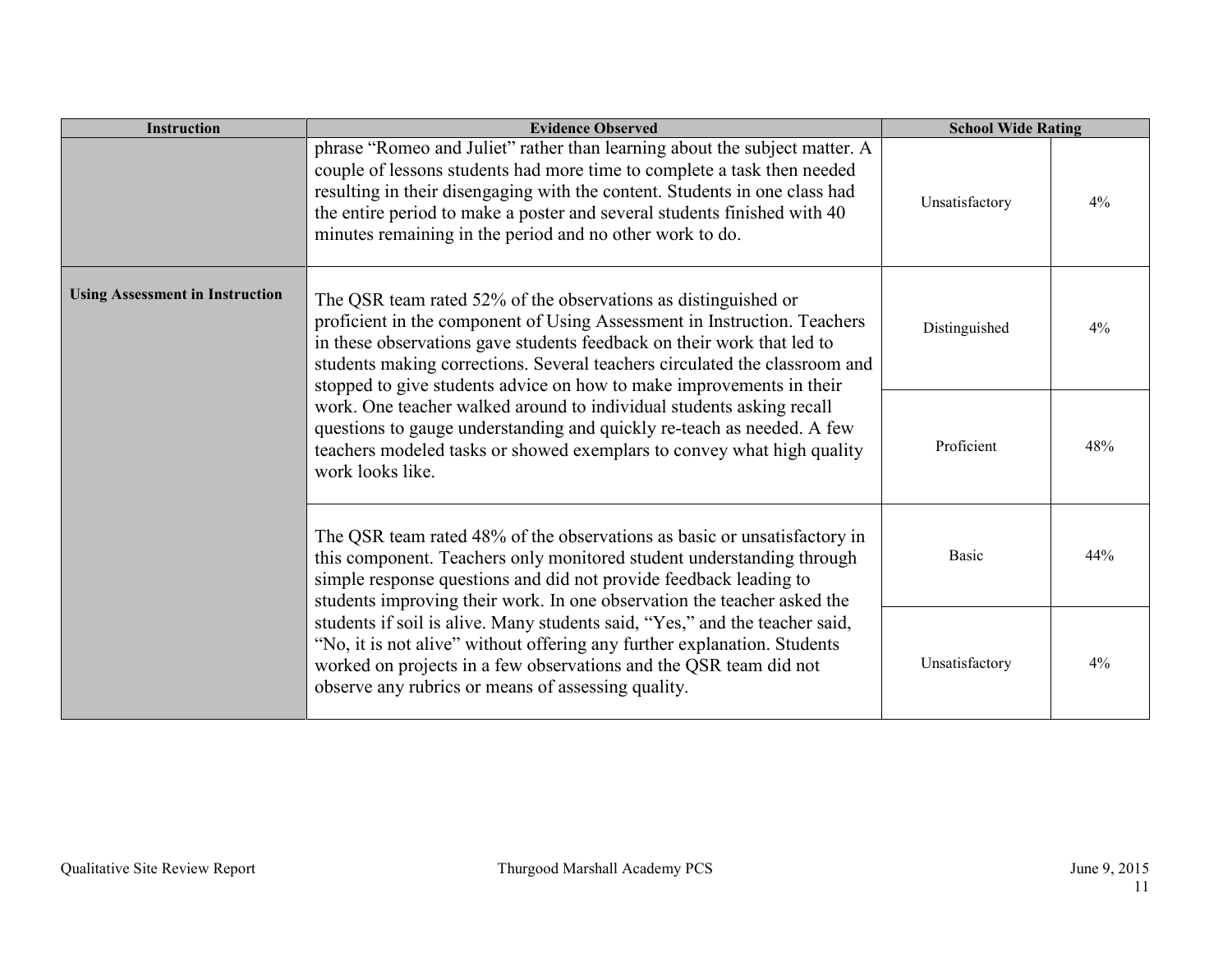# **APPENDIX I: THE CLASSROOM ENVIRONMENT OBSERVATION RUBRIC**

| The<br><b>Classroom</b><br><b>Environment</b>                         | Unsatisfactory                                                                                                                                                                                                       | <b>Basic</b>                                                                                                                                                                                                                                                                                                                  | Proficient                                                                                                                                                                                                                         | <b>Distinguished</b>                                                                                                                                                                                                                                                                                                  |
|-----------------------------------------------------------------------|----------------------------------------------------------------------------------------------------------------------------------------------------------------------------------------------------------------------|-------------------------------------------------------------------------------------------------------------------------------------------------------------------------------------------------------------------------------------------------------------------------------------------------------------------------------|------------------------------------------------------------------------------------------------------------------------------------------------------------------------------------------------------------------------------------|-----------------------------------------------------------------------------------------------------------------------------------------------------------------------------------------------------------------------------------------------------------------------------------------------------------------------|
| <b>Creating an</b><br><b>Environment</b><br>of Respect<br>and Rapport | Classroom interactions, both<br>between the teacher and students<br>and among students, are negative or<br>inappropriate and characterized by<br>sarcasm, putdowns, or conflict.                                     | Classroom interactions are generally<br>appropriate and free from conflict<br>but may be characterized by<br>occasional displays of insensitivity.                                                                                                                                                                            | Classroom interactions reflect general<br>warmth and caring, and are respectful<br>of the cultural and developmental<br>differences among groups of students.                                                                      | Classroom interactions are highly<br>respectful, reflecting genuine<br>warmth and caring toward<br>individuals. Students themselves<br>ensure maintenance of high levels<br>of civility among member of the<br>class.                                                                                                 |
| <b>Establishing a</b><br><b>Culture for</b><br>Learning               | The classroom does not represent a<br>culture for learning and is<br>characterized by low teacher<br>commitment to the subject, low<br>expectations for student<br>achievement, and little student pride<br>in work. | The classroom environment reflects<br>only a minimal culture for learning,<br>with only modest or inconsistent<br>expectations for student<br>achievement, little teacher<br>commitment to the subject, and little<br>student pride in work. Both teacher<br>and students are performing at the<br>minimal level to "get by." | The classroom environment represents<br>a genuine culture for learning, with<br>commitment to the subject on the part<br>of both teacher and students, high<br>expectations for student achievement,<br>and student pride in work. | Students assumes much of the<br>responsibility for establishing a<br>culture for learning in the<br>classroom by taking pride in their<br>work, initiating improvements to<br>their products, and holding the<br>work to the highest standard.<br>Teacher demonstrates as<br>passionate commitment to the<br>subject. |
| <b>Managing</b><br><b>Classroom</b><br><b>Procedures</b>              | Classroom routines and procedures<br>are either nonexistent or inefficient,<br>resulting in the loss of much<br>instruction time.                                                                                    | Classroom routines and procedures<br>have been established but function<br>unevenly or inconsistently, with<br>some loss of instruction time.                                                                                                                                                                                 | Classroom routines and procedures<br>have been established and function<br>smoothly for the most part, with little<br>loss of instruction time.                                                                                    | Classroom routines and procedures<br>are seamless in their operation, and<br>students assume considerable<br>responsibility for their smooth<br>functioning.                                                                                                                                                          |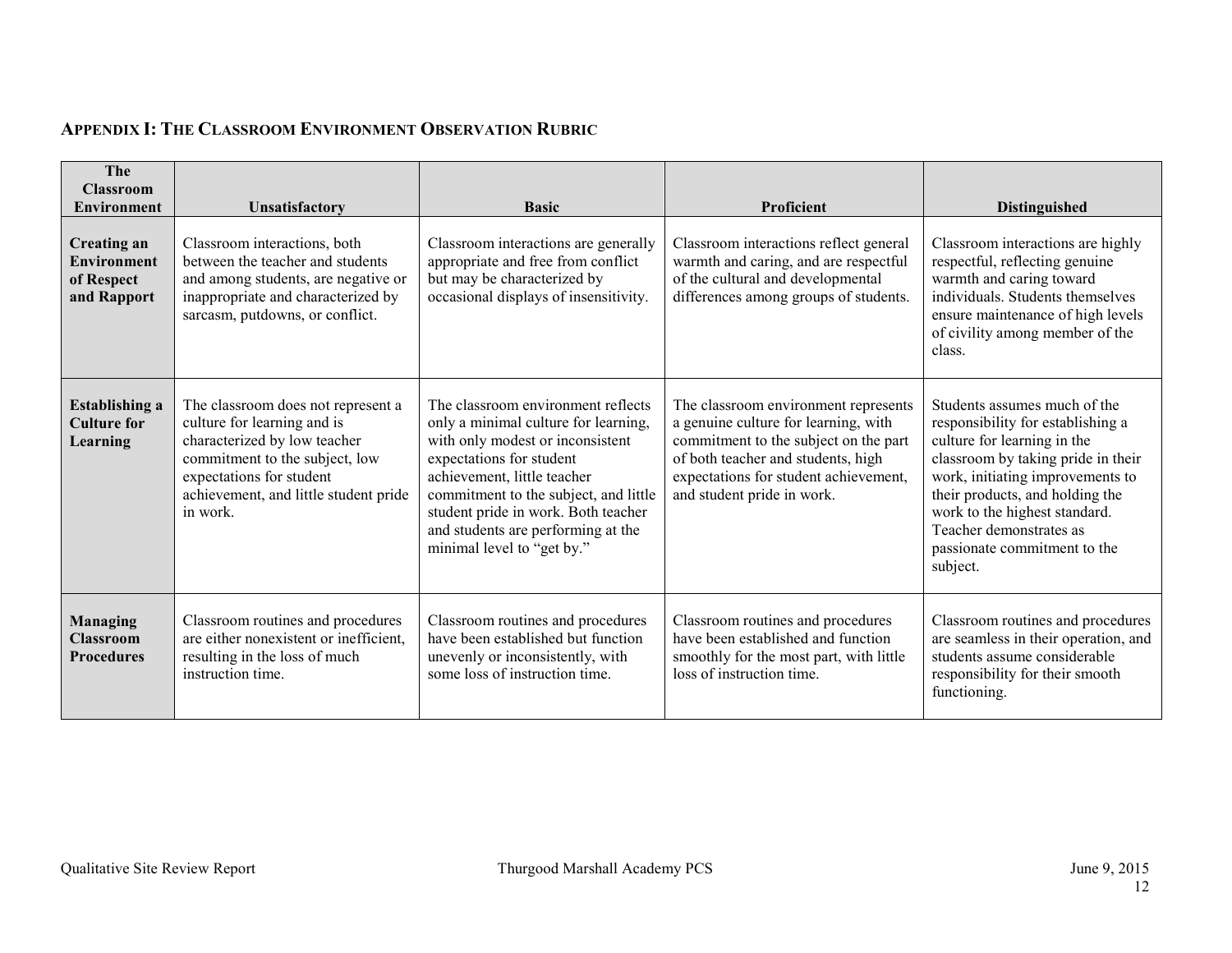| The<br><b>Classroom</b><br><b>Environment</b>        | <b>Unsatisfactory</b>                                                                                                                                | <b>Basic</b>                                                                                                                                                                                      | <b>Proficient</b>                                                                                                                                                                                 | <b>Distinguished</b>                                                                                                                                                                                                                                                                                                 |
|------------------------------------------------------|------------------------------------------------------------------------------------------------------------------------------------------------------|---------------------------------------------------------------------------------------------------------------------------------------------------------------------------------------------------|---------------------------------------------------------------------------------------------------------------------------------------------------------------------------------------------------|----------------------------------------------------------------------------------------------------------------------------------------------------------------------------------------------------------------------------------------------------------------------------------------------------------------------|
| <b>Managing</b><br><b>Student</b><br><b>Behavior</b> | Student behavior is poor, with no<br>clear expectations, no monitoring of<br>student behavior, and inappropriate<br>response to student misbehavior. | Teacher makes an effort to establish<br>standards of conduct for students,<br>monitor student behavior, and<br>respond to student misbehavior, but<br>these efforts are not always<br>successful. | Teacher is aware of student behavior,<br>has established clear standards of<br>conduct, and responds to student<br>misbehavior in ways that are<br>appropriate and respectful of the<br>students. | Student behavior is entirely<br>appropriate, with evidence of<br>student participation in setting<br>expectations and monitoring<br>behavior. Teacher's monitoring of<br>student behavior is subtle and<br>preventive, and teachers' response<br>to student misbehavior is sensitive<br>to individual student needs. |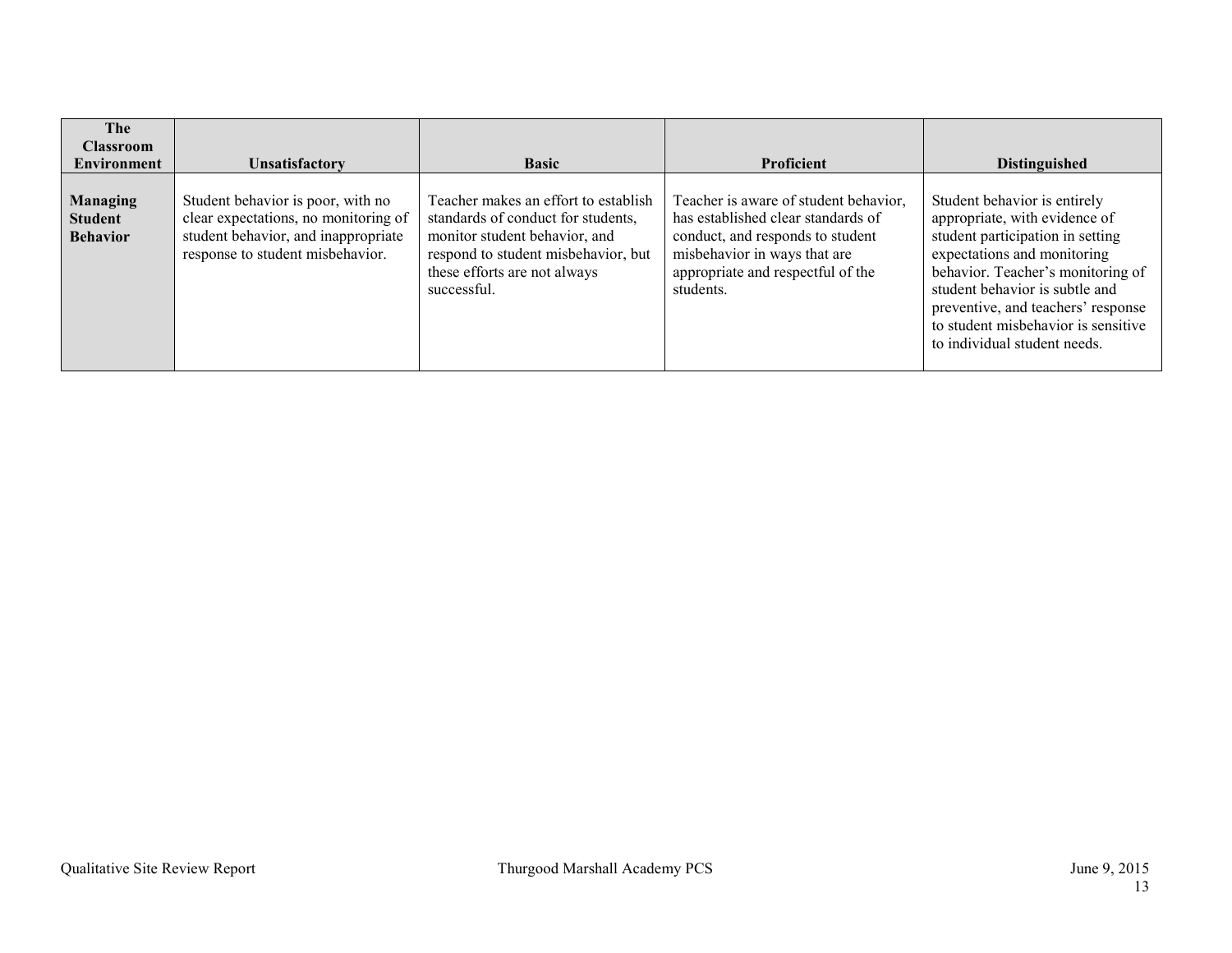## **APPENDIX II: INSTRUCTION OBSERVATION RUBRIC**

| <b>Instruction</b>                                                        | Unsatisfactory                                                                                                                                                                                                                                                                       | <b>Basic</b>                                                                                                                                                                                                                                                                                                                                                                               | Proficient                                                                                                                                                                                                                                                                                                                    | Distinguished                                                                                                                                                                                                                                                                                                                                                                                                                                            |
|---------------------------------------------------------------------------|--------------------------------------------------------------------------------------------------------------------------------------------------------------------------------------------------------------------------------------------------------------------------------------|--------------------------------------------------------------------------------------------------------------------------------------------------------------------------------------------------------------------------------------------------------------------------------------------------------------------------------------------------------------------------------------------|-------------------------------------------------------------------------------------------------------------------------------------------------------------------------------------------------------------------------------------------------------------------------------------------------------------------------------|----------------------------------------------------------------------------------------------------------------------------------------------------------------------------------------------------------------------------------------------------------------------------------------------------------------------------------------------------------------------------------------------------------------------------------------------------------|
| Communicating<br>with Students                                            | Teacher's oral and written<br>communication contains errors or is<br>unclear or inappropriate to students.<br>Teacher's purpose in a lesson or unit<br>is unclear to students. Teacher's<br>explanation of the content is unclear<br>or confusing or uses inappropriate<br>language. | Teacher's oral and written<br>communication contains no errors.<br>but may not be completely<br>appropriate or may require further<br>explanations to avoid confusion.<br>Teacher attempts to explain the<br>instructional purpose, with limited<br>success. Teacher's explanation of<br>the content is uneven; some is<br>done skillfully, but other portions<br>are difficult to follow. | Teacher communicates clearly and<br>accurately to students both orally<br>and in writing. Teacher's purpose<br>for the lesson or unit is clear,<br>including where it is situation<br>within broader learning. Teacher's<br>explanation of content is appropriate<br>and connects with students'<br>knowledge and experience. | Teacher's oral and written<br>communication is clear and<br>expressive, anticipating possible<br>student misconceptions. Makes the<br>purpose of the lesson or unit clear,<br>including where it is situated<br>within broader learning, linking<br>purpose to student interests.<br>Explanation of content is<br>imaginative, and connects with<br>students' knowledge and<br>experience. Students contribute to<br>explaining concepts to their peers. |
| <b>Using</b><br>Questioning and<br><b>Discussion</b><br><b>Techniques</b> | Teacher makes poor use of<br>questioning and discussion<br>techniques, with low-level questions,<br>limited student participation, and<br>little true discussion.                                                                                                                    | Teacher's use of questioning and<br>discussion techniques is uneven<br>with some high-level question;<br>attempts at true discussion;<br>moderate student participation.                                                                                                                                                                                                                   | Teacher's use of questioning and<br>discussion techniques reflects high-<br>level questions, true discussion, and<br>full participation by all students.                                                                                                                                                                      | Students formulate may of the<br>high-level questions and assume<br>responsibility for the participation<br>of all students in the discussion.                                                                                                                                                                                                                                                                                                           |
| Engaging<br><b>Students in</b><br>Learning                                | Students are not at all intellectually<br>engaged in significant learning, as a<br>result of inappropriate activities or<br>materials, poor representations of<br>content, or lack of lesson structure.                                                                              | Students are intellectually engaged<br>only partially, resulting from<br>activities or materials or uneven<br>quality, inconsistent representation<br>of content or uneven structure of<br>pacing.                                                                                                                                                                                         | Students are intellectually engaged<br>throughout the lesson, with<br>appropriate activities and materials,<br>instructive representations of<br>content, and suitable structure and<br>pacing of the lesson.                                                                                                                 | Students are highly engaged<br>throughout the lesson and make<br>material contribution to the<br>representation of content, the<br>activities, and the materials. The<br>structure and pacing of the lesson<br>allow for student reflection and<br>closure.                                                                                                                                                                                              |